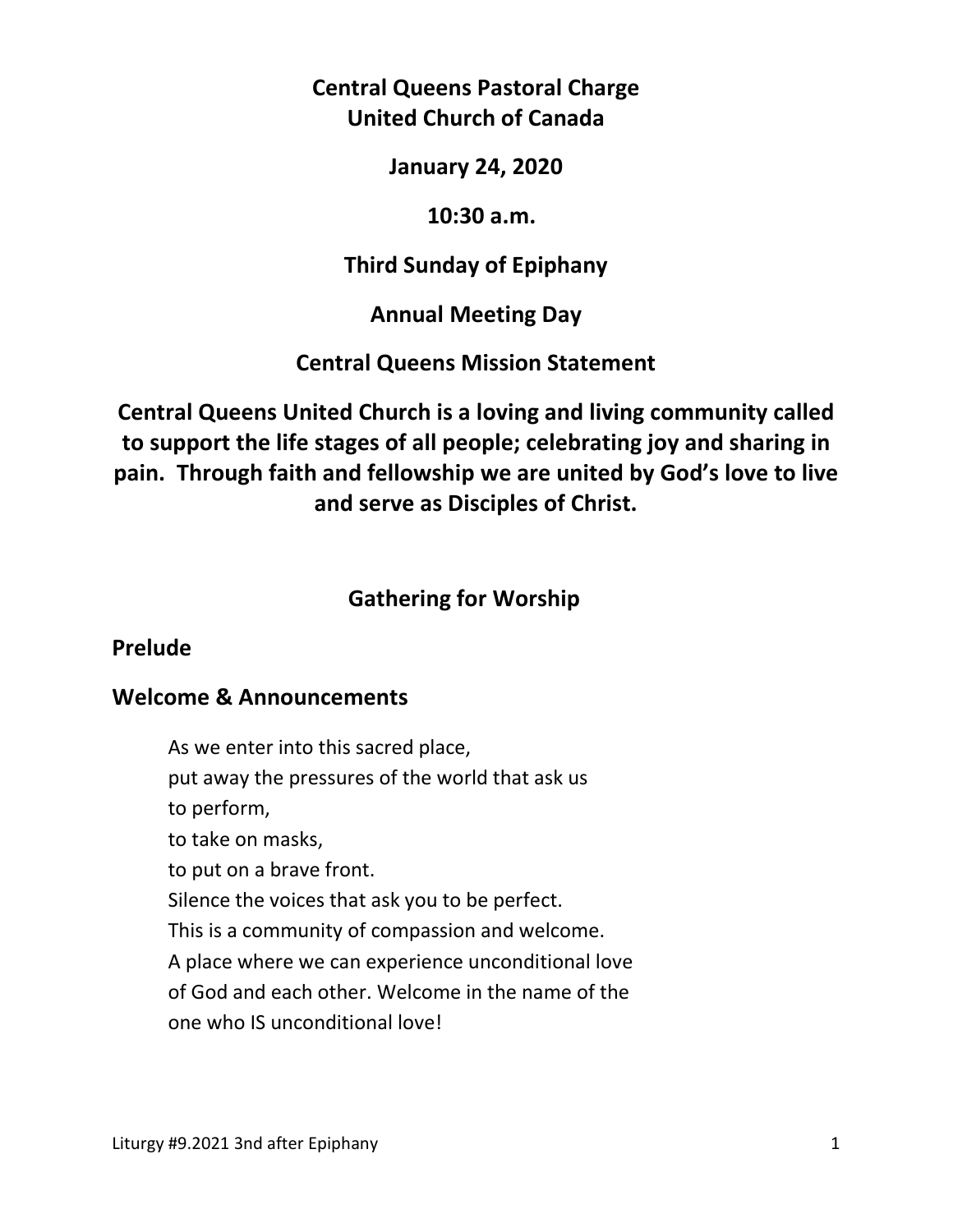# **Birthdays & Special Occasions**

# **Lighting of the Christ Candle**

Once there was someone who said such amazing things and did such wonderful things that people began to follow him. But they didn't know who he was. So one day they simply had to ask him, "Who are you?" He replied, "I am the Light."

# **Quiet Preparation for Worship**

### **Bible Presentation**

| *Introit | "Lord, Prepare Me to Be a Sanctuary" | MV #18 X3 |
|----------|--------------------------------------|-----------|
|----------|--------------------------------------|-----------|

### **\*Call to Worship**

 **We are called to be the church. We celebrate the joy of service, outreach, caring and worship.**  Let us sing Thanksgiving! we have good news to share.  **Praise God! We are blessed abundantly! <sup>i</sup>**

| *Hymn | "Love Is the Touch" | MV #89 |
|-------|---------------------|--------|
|       |                     |        |

### **Prayer of Approach**

 **Beloved God, we are so incredibly thankful for your grace. You lavish us with blessing upon blessing. We look around this sanctuary and marvel at the commitment and dedication of your followers. This community of faith has been richly endowed with committed followers of Jesus Way. May**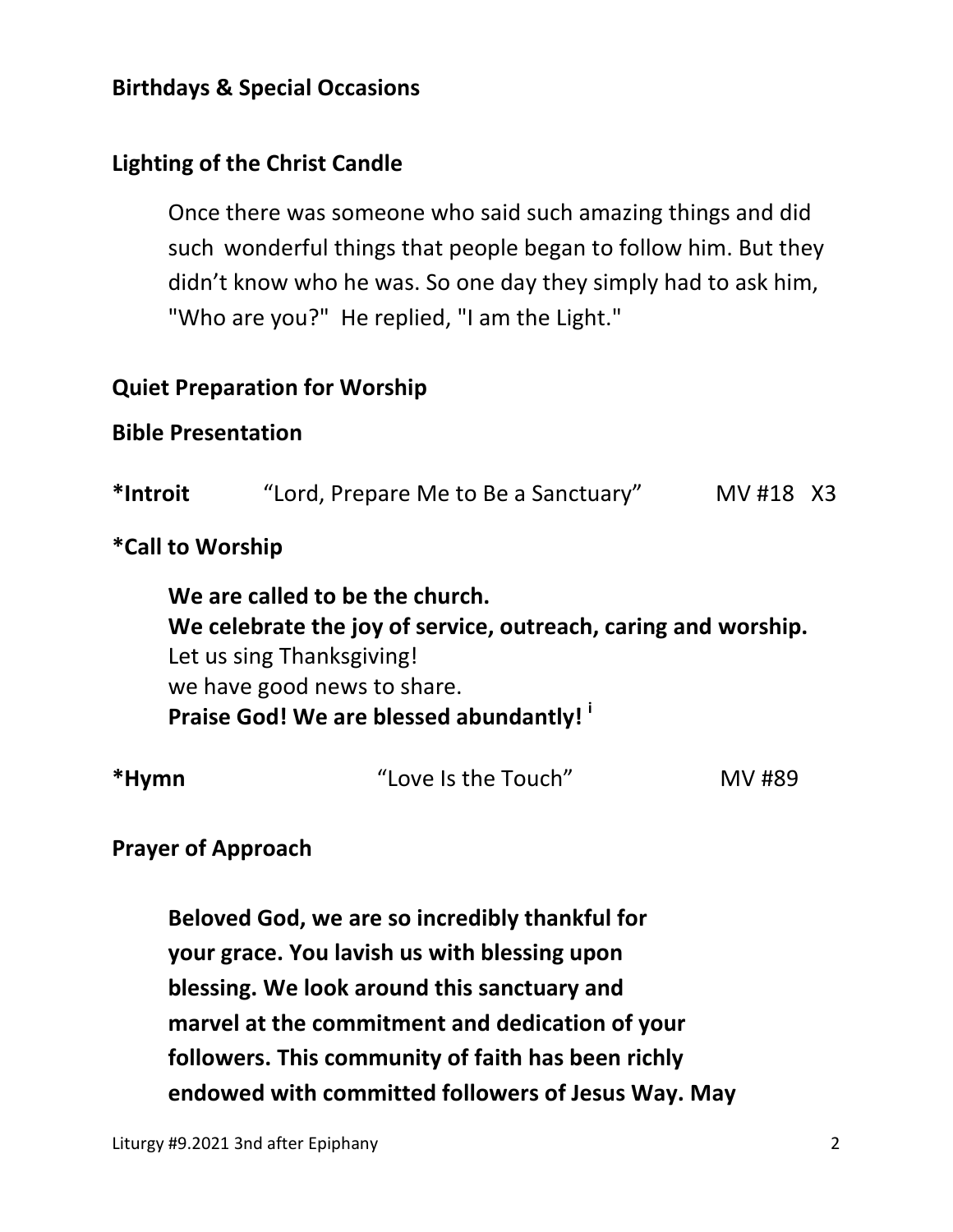**we continue to show just how much each other is valued. We pray in the name of our holy friend, Jesus. ii**

With Jesus, we share in the ancient prayer…

#### **Lord's Prayer**

**Our Father, who art in heaven, hallowed be thy name. Thy Kingdom come, thy will be done on earth, as it is in heaven. Give us this day our daily bread; and forgive us our trespasses, as we forgive those who trespass against us; and lead us not into temptation, but deliver us from evil. For thine is the kingdom, the power, and the glory, for ever and ever. Amen.** 

|                    | <b>Presentation of Our Gifts</b> |                      |
|--------------------|----------------------------------|----------------------|
| *Hymn              | "Over My Head"                   | MV # 88 v. 4         |
| All God's Children |                                  |                      |
| *Hymn              | "Over My Head"                   | MV # 88 vv.1,2, $83$ |
| Psalm 62:5-12      |                                  | VU #779-780          |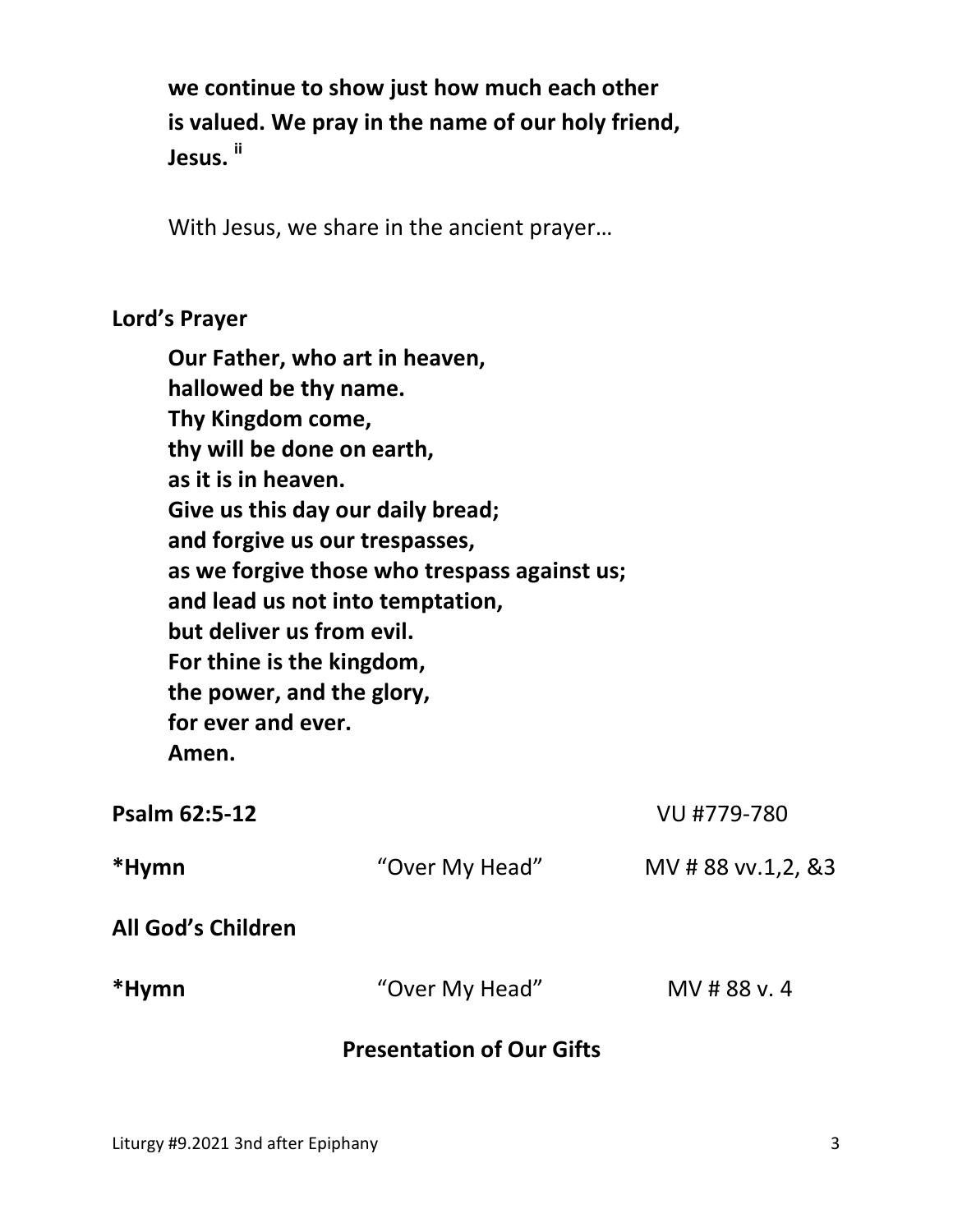# **Offertory Invitation**

Jesus asked his first disciples to answer his call with their lives. Our offering is one way we answer his call and carry forward his ministry in the world. Consider what Christ can accomplish through the gifts you offer today.

| <b>Offertory</b> | "What Can I Do?" | MV #191 |
|------------------|------------------|---------|
|                  |                  |         |

#### **\*Presentation of Offering**

#### **\*Offertory Prayer**

**Jesus, you called ordinary folk to follow you and join in the work of God's reign on earth. We offer you our gifts to share in the work you began through them. So bless our gifts and continue to work through us, that the world may know your love is still active among us all. Amen.** 

### **Listening for the Word**

#### **Sacred Readings**

#### **Jonah**

The word of the LORD came to Jonah a second time, saying, "Get up, go to Nineveh, that great city, and proclaim to it the message that I tell you." So Jonah set out and went to Nineveh, according to the word of the LORD. Now Nineveh was an exceedingly large city, a three days' walk across. Jonah began to go into the city, going a day's walk. And he cried out, "Forty days more, and Nineveh shall be overthrown!" And the people of Nineveh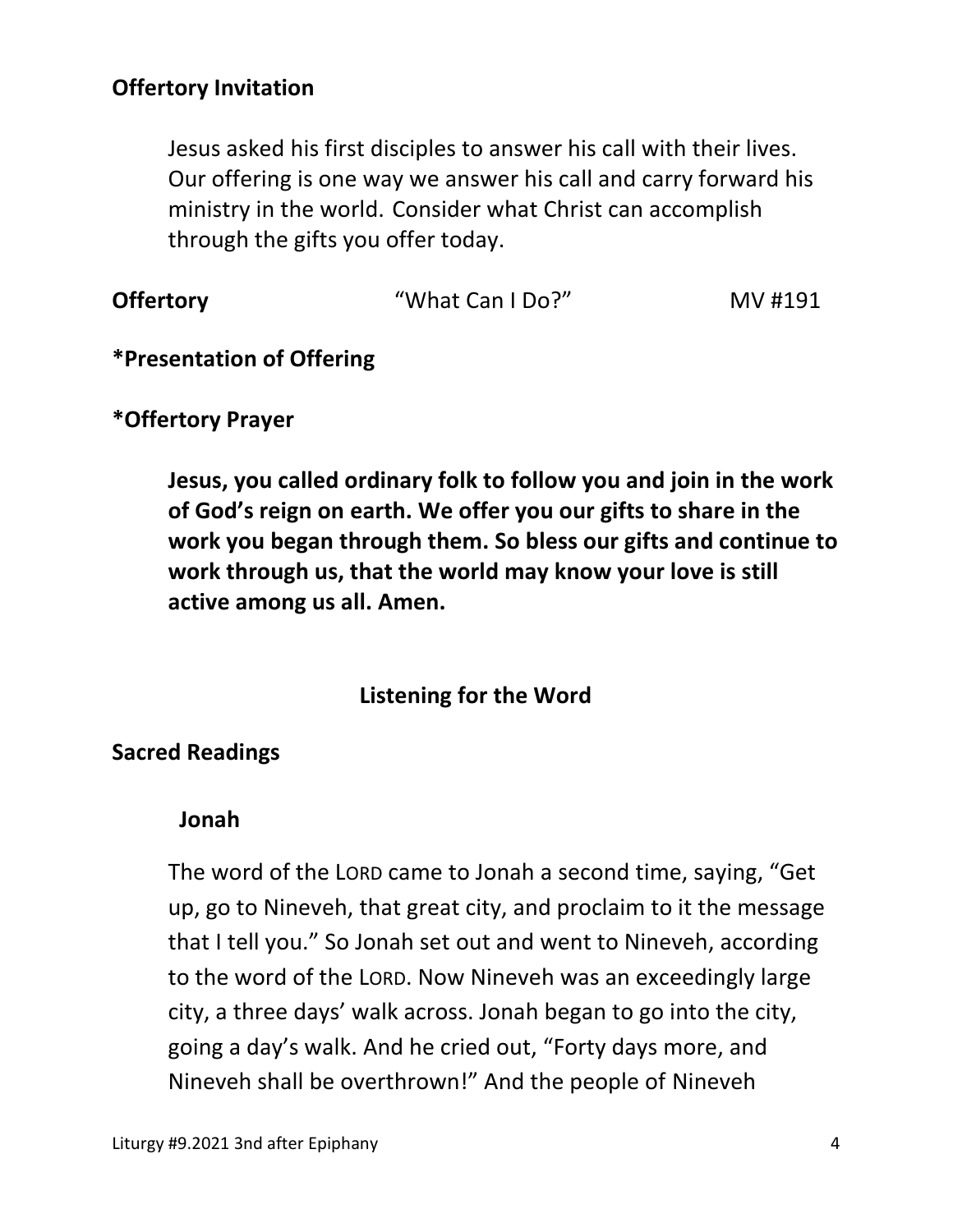believed God; they proclaimed a fast, and everyone, great and small, put on sackcloth... When God saw what they did, how they turned from their evil ways, God changed his mind about the calamity that he had said he would bring upon them; and he did not do it.

### **Mark 1:14-20**

Now after John was arrested, Jesus came to Galilee, proclaiming the good news of God, and saying, "The time is fulfilled, and the kingdom of God has come near; repent, and believe in the good news." As Jesus passed along the Sea of Galilee, he saw Simon and his brother Andrew casting a net into the sea—for they were fishermen. And Jesus said to them, "Follow me and I will make you fish for people." And immediately they left their nets and followed him. As he went a little farther, he saw James son of Zebedee and his brother John, who were in their boat mending the nets. Immediately he called them; and they left their father Zebedee in the boat with the hired men, and followed him.

### **Anthem**

#### **Sermon**

### **Responding to the Word**

### **Pastoral Prayer**

God of fishers and farmers and factory workers, God of those serving in health care, hospitality and at home, God of our offices and businesses, our stores and our streets, our schools and recreation centres, of emergency services and entertainers, we thank you for the many ways we can serve your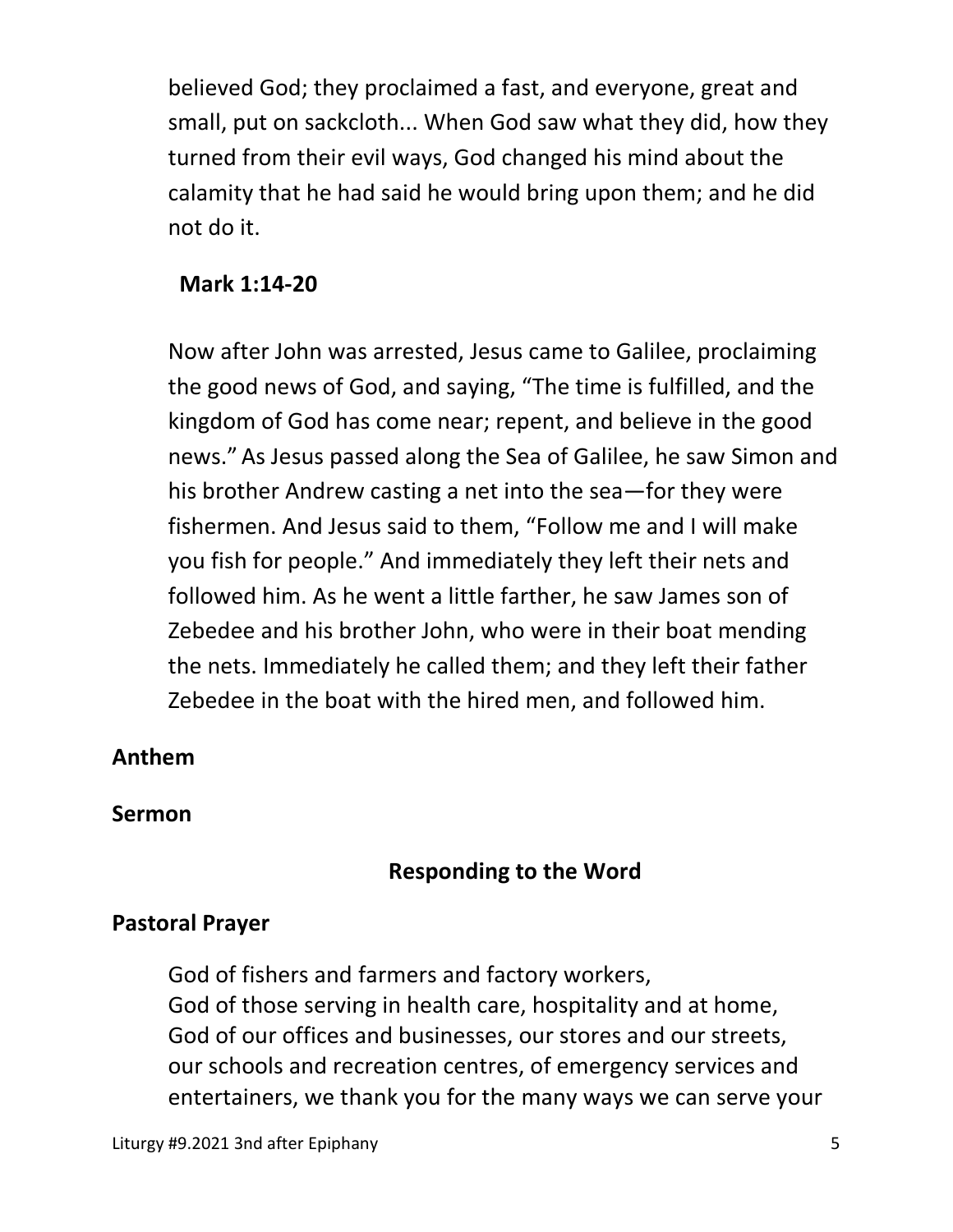purposes. You called Jesus' first followers to change their livelihoods and so they did. Today we pray for all those whose work has changed without their choice because of COVID-19; for those struggling with little or no work, whose businesses are in jeopardy, who fear for what this year may hold. Assure them of their value to you and to us all. Give them courage and perseverance as the future unfolds.

God, in your mercy,

# **Hear our prayer.**

 God of the churches who bear your Child's name, whatever denomination or perspective or tradition that shapes us, we thank you for the communion we share and the gifts of the Spirit we receive. We pray that the differences between us which seem so important to us will not blunt our witness love and healing and hope God offers.

 Teach us to value diversity in our discipleship and honour what unites us more than what divides us, so that the world may see Jesus Way reflected in all our lives. God, in your mercy,

### **Hear our prayer.**

 God of our cities and towns, of our villages and reserves, God of all nations and neighbourhoods,

 of all clans and tribes, cultures and families that shape our identities, you created us for community,

 to find enjoyment and support, collaboration and productivity together. We pray for all those who suffer because others judge their identities, their language or religion, their orientation or ethnicity, their social standing or lack of resources.

Guide us all to appreciate our common humanity

 and find ways to learn from each other through our differences. Help us to recognize the face of Christ in those who challenge our assumptions. God, in your mercy,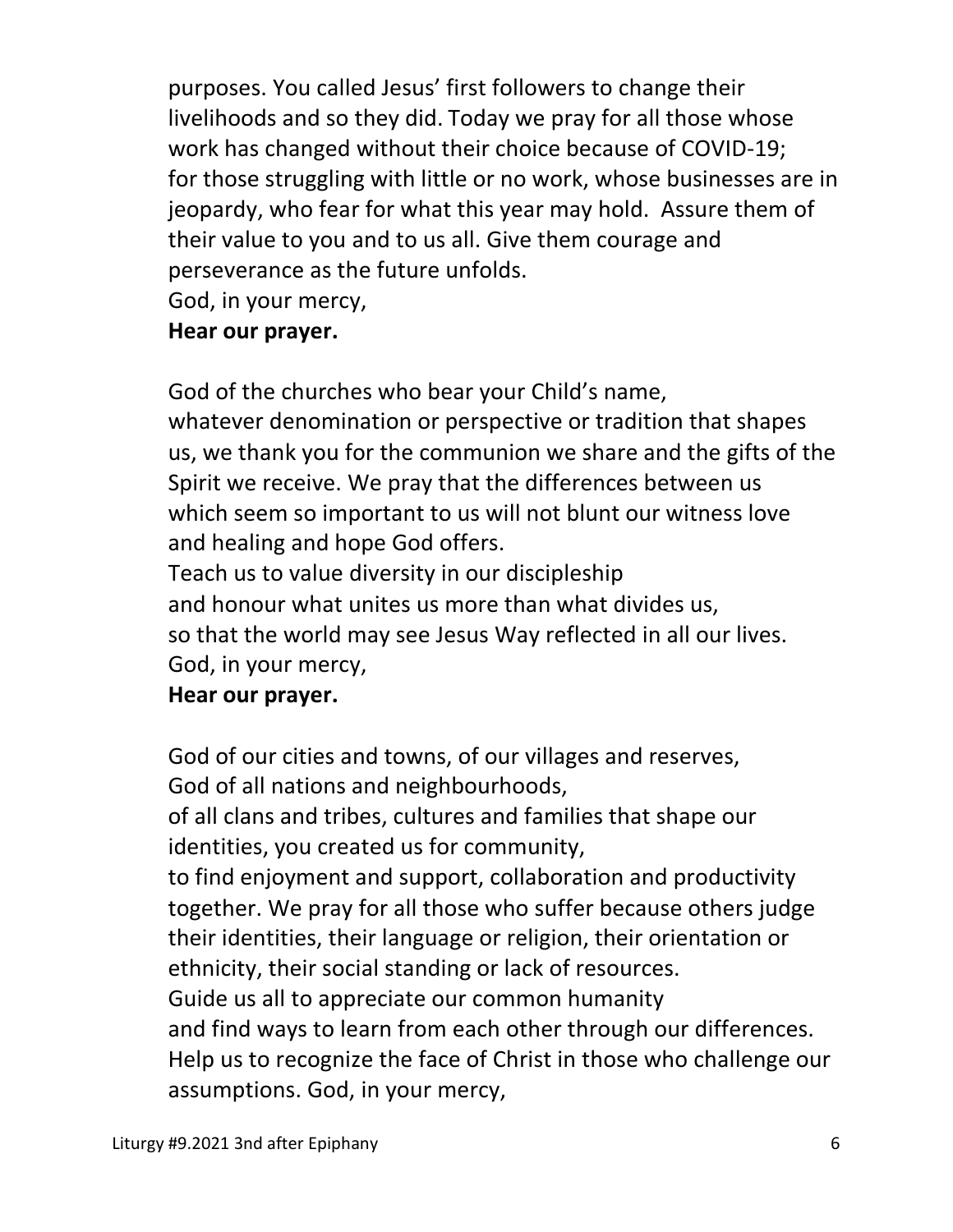### **Hear our prayer.**

 God of all times and situations, We bear on our hearts concerns for many around us, people we know and situations we care about, where suffering exerts its power and challenges seem overwhelming. Hear us in this time as we speak our concerns aloud or in silence.

# *(Congregation names concerns / folk)*

 Bind up the broken hearted, O God. Bring justice for the vulnerable. Send your Spirit of healing and hope to embrace those who need you. We dare to ask all this because we trust that you hear our prayers. Amen.<sup>iii</sup>

| *Hymn | "I See a New Heaven" | VU #713 |
|-------|----------------------|---------|
|       |                      |         |

### **\*Blessing**

Filled with new understanding, renewed by grace, and supported in love, may we go forth in to the world as messengers of reconciliation and compassion, messengers who are blessed to be part of central Queens United Church. Amen. iv

### **Choral Benediction**

**Postlude** 

**\***Please rise as you are able.

Written by Laura Turnbull. Gathering, Advent/Christmas/Epiphany 2020-2021, page 52. Used with permission.